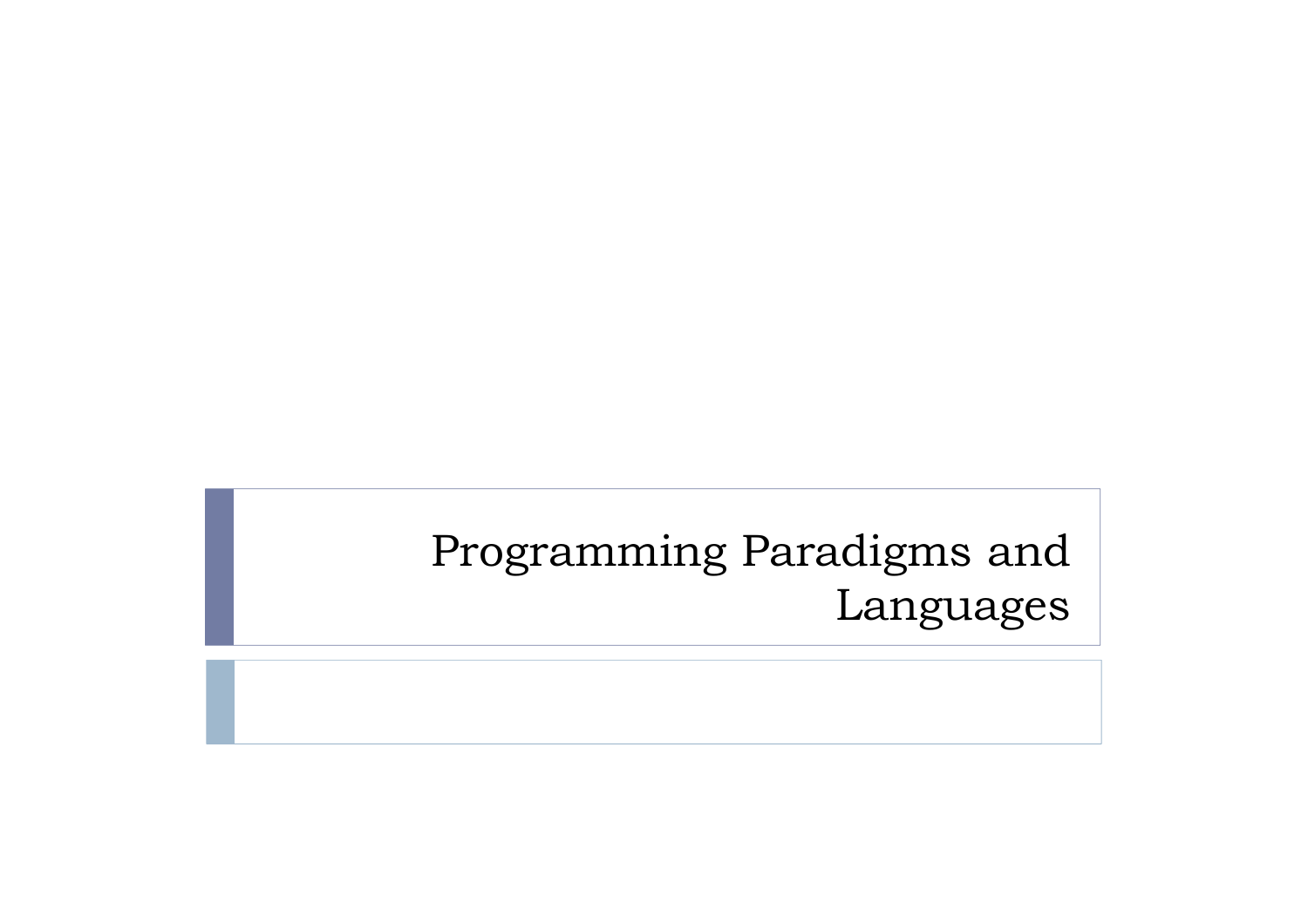## Teachers

# De Prof. Giacomo Cabri<br>Prof. Osquassona

- Tel. 059/2058320
- **Email giacomo.cabri@unimore.it**
- ▶ Meets students
	- Monday 15-17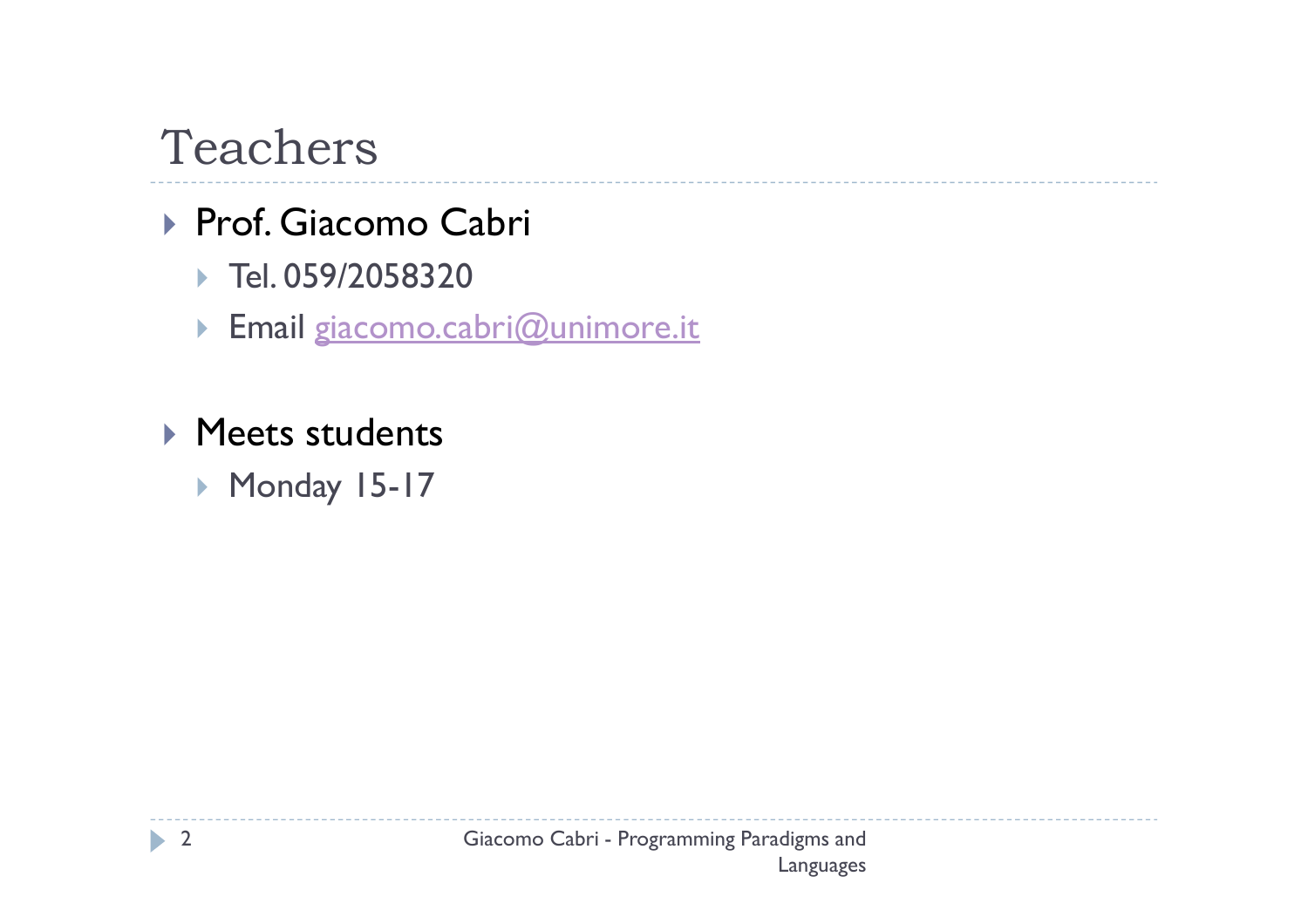## Training Goals

- $\blacktriangleright$  To present and to compare different programming paradigms
- $\blacktriangleright$  To present specific programming languages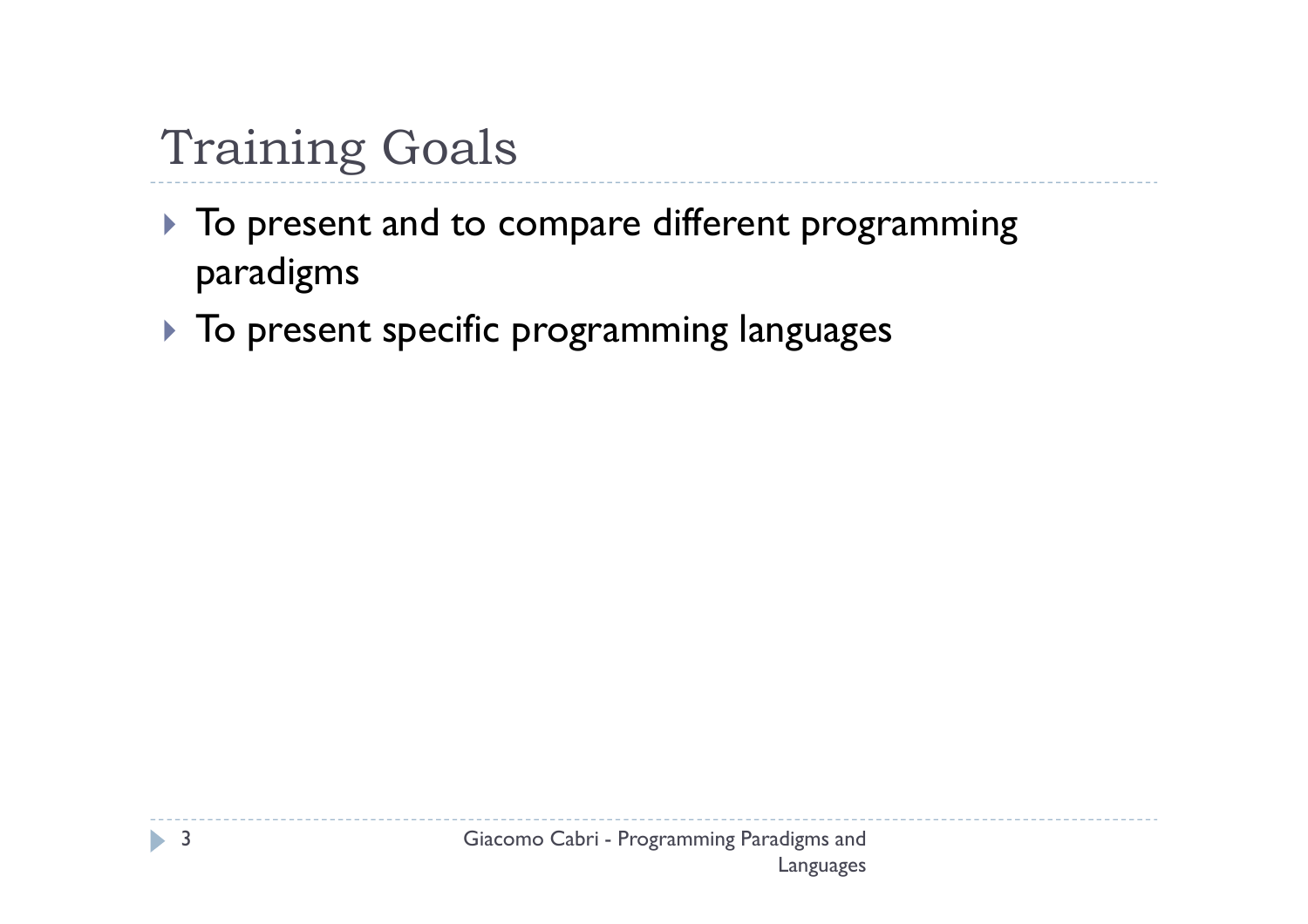## Program

#### $\blacktriangleright$  Programming paradigms

- General concepts and imperative paradigm
- $\blacktriangleright$  Functional paradigm
- Examples of languages
	- LISP
	- Java 8
- Logic paradigm and Prolog
- **Programming languages**<br>Client side and server si
	- ▶ Client-side and server-side Web technologies
	- ▶ Client-side: JavaScript
	- Server-side: JEE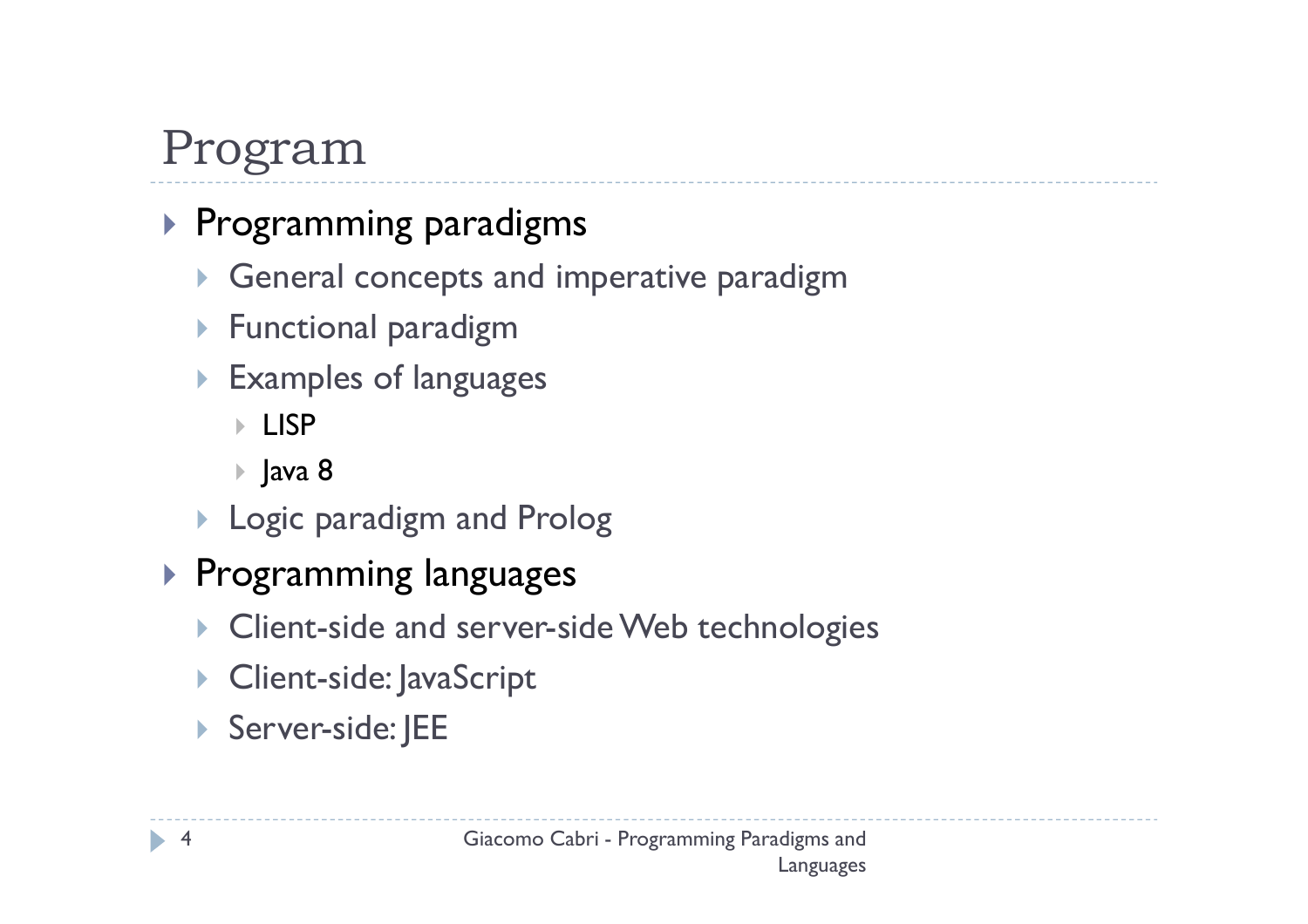## Caveat

 $\blacktriangleright$  This course will propose a landscape of the programming paradigms and languages

 $\blacktriangleright$  We will not go into details of a specific language

- $\blacktriangleright$  This course will show the practical aspects of the programming paradigms and languages
	- $\blacktriangleright$  We will not study the theoretical aspects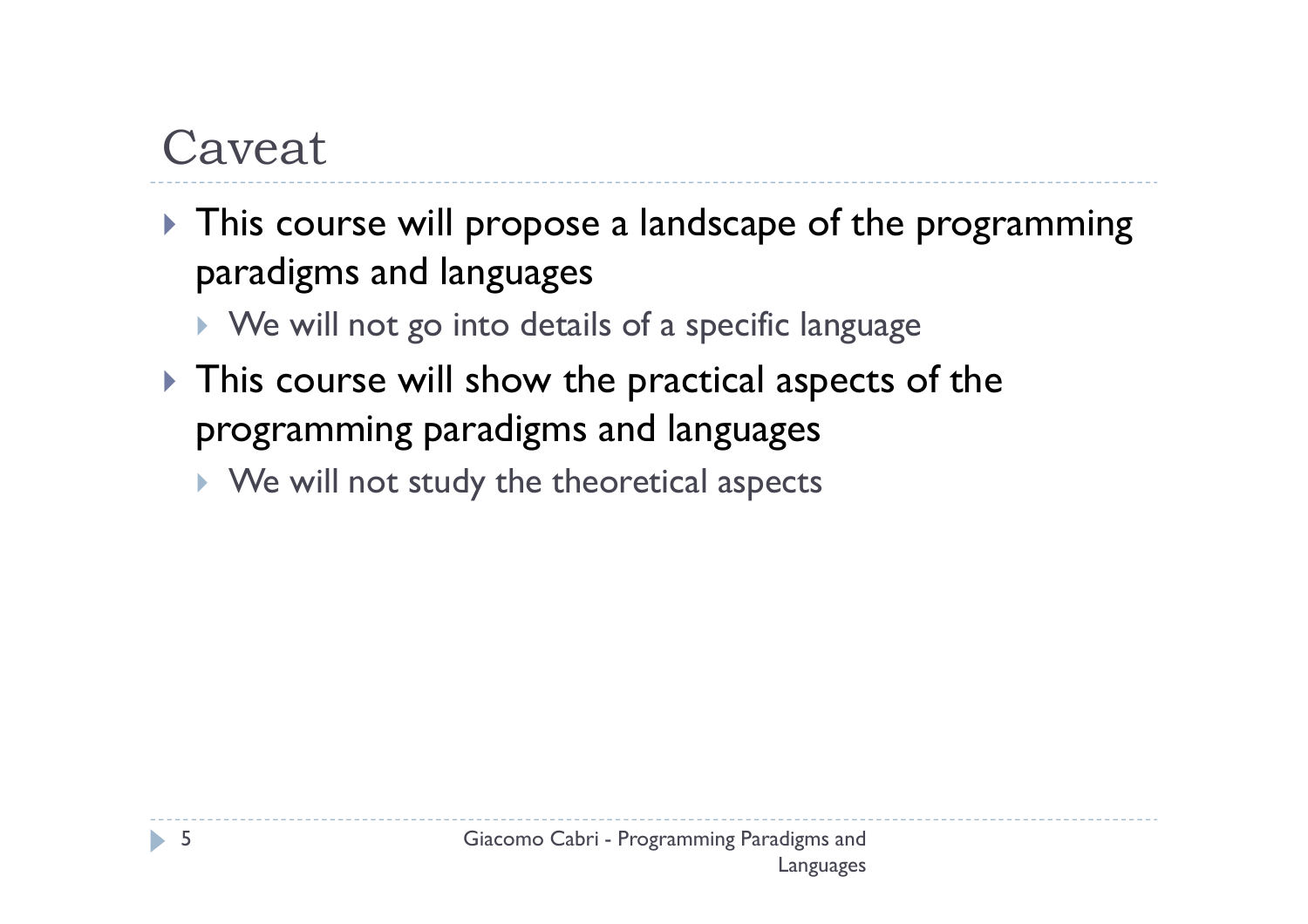## Exam

## $\triangleright$  6 CFU

#### ▶ Project

- Single or group
- Development using one or more studied language
- $\blacktriangleright$  See the course web site for more information

#### $\blacktriangleright$  Presentation and discussion of the project

- Report
- **Project execution**

### Oral questions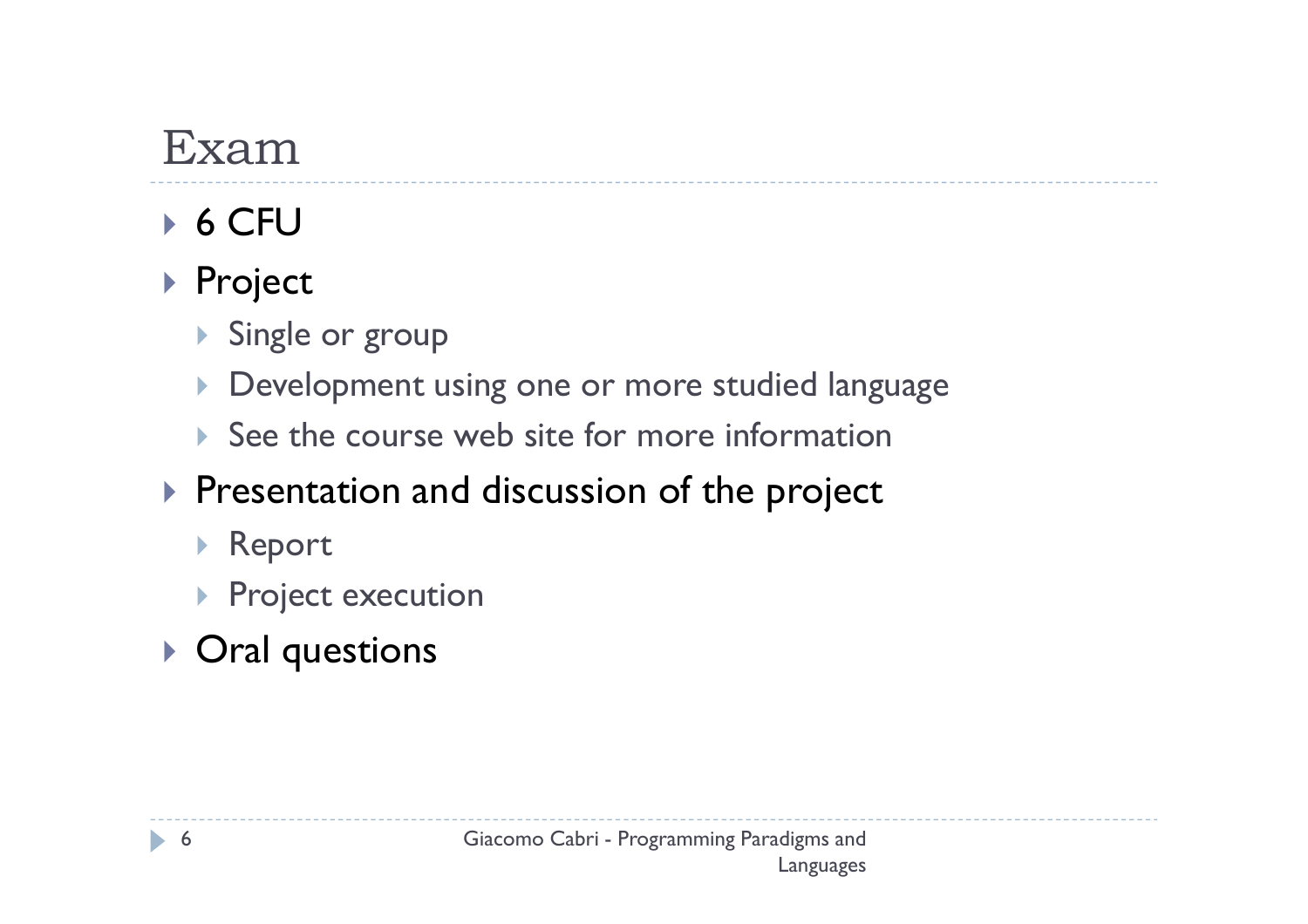## Material

#### ▶ Course site:

 http://didattica.agentgroup.unimore.it/wiki/index.php/Paradigmi\_e\_Linguaggi\_di\_Programmazione